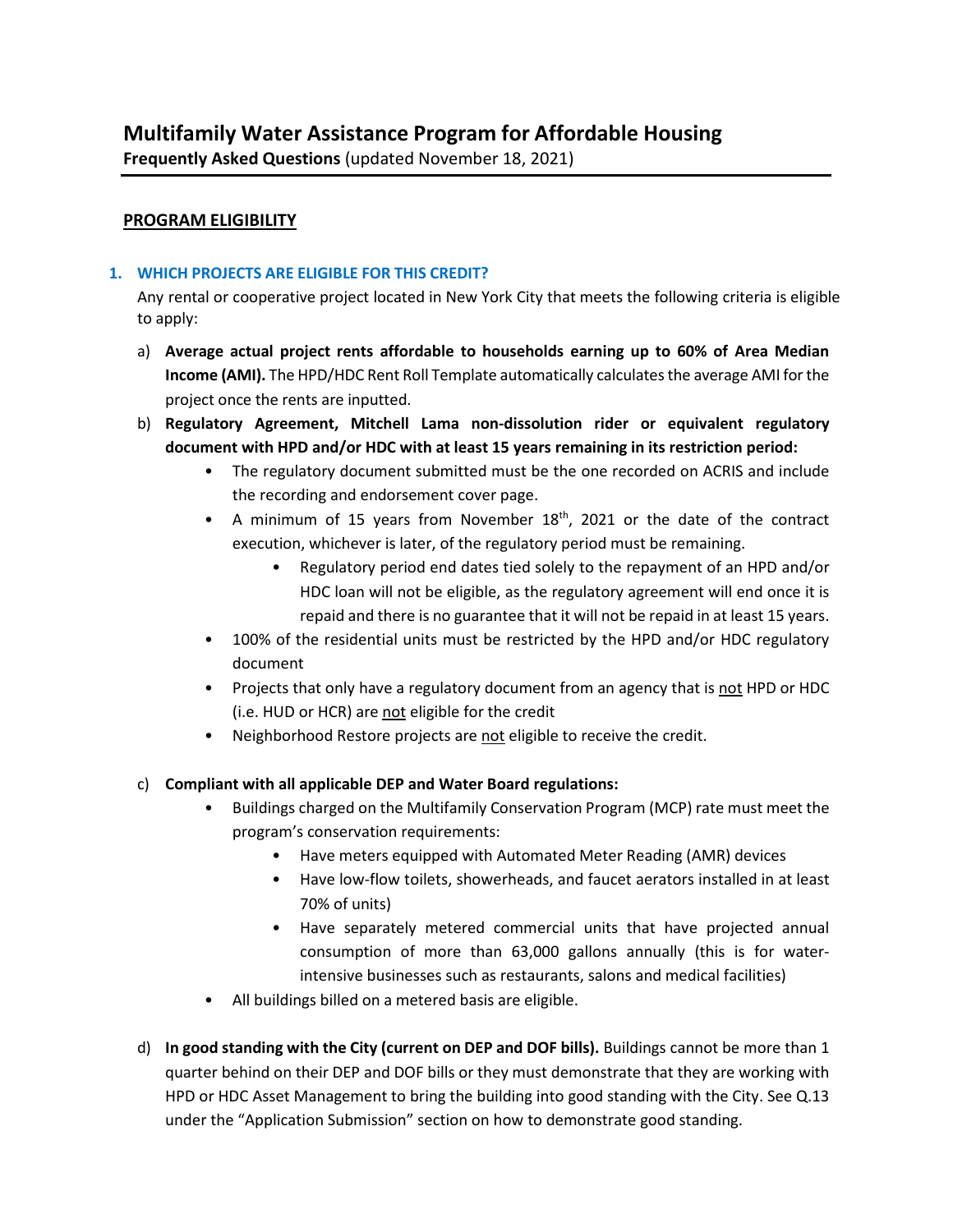e) **Projects containing buildings with 4 or more units.** Multiple building projects with buildings that are greater than AND less than 4 units are still eligible to apply, but only the buildings with at least 4 units will be eligible to receive the credit.

## **2. WHAT IS A "PROJECT"?**

A project is defined as one or more buildings regulated under one executed and ACRIS-recorded regulatory agreement, Mitchell Lama non-dissolution rider or equivalent document with HPD or HDC.

| <b>Criteria</b>                   | <b>Level of Evaluation</b> | <b>Additional Info</b>                                                                                                                                                                                                                                                                                                                                                                                                                                         |
|-----------------------------------|----------------------------|----------------------------------------------------------------------------------------------------------------------------------------------------------------------------------------------------------------------------------------------------------------------------------------------------------------------------------------------------------------------------------------------------------------------------------------------------------------|
| Affordability                     | Project Level              | Affordability is assessed on a project level, so all<br>buildings covered under one regulatory<br>agreement, regardless of size (including any<br>buildings under 4 units), must be included in the<br>HPD/HDC Rent Roll Template                                                                                                                                                                                                                              |
| Good Standing with<br>DEP and DOF | <b>Building Level</b>      | If an individual building in the project is not in good<br>standing, then only that building will be ineligible<br>to receive the credit; the other buildings that are in<br>good standing will be eligible to receive the credit<br>as long as the project meets the other eligibility<br>criteria.                                                                                                                                                           |
| Compliance w/ MCP                 | <b>Building Level</b>      | Conservation criteria for the MCP program are<br>evaluated on a building basis. For example, if there<br>are 3 buildings within a project, 2 are metered and<br>1 is on MCP, if the one building on MCP is not in<br>compliance with the program, then only that<br>building is ineligible to receive the credit. The other<br>2 buildings that are metered will be eligible to<br>receive the credit as long as the project meets the<br>other MWAP criteria. |

## **3. WHAT CRITERIA ARE EVALUATED ON A BUILDING LEVEL VS A PROJECT LEVEL?**

## **4. ARE THERE ANY BUILDING SIZE RESTRICTIONS FOR THE PROGRAM OR PROJECT UNIT CAPS?**

Yes, only buildings with 4 or more units are eligible for the credit. A project which contains buildings with more than 4 units AND less than 4 units is still eligible to apply, but only the buildings with at least 4 units will be eligible to receive the credit.

All projects over 4 units are eligible to participate in the Program; however, if a private-site project consists of more than 2,000 units, only 2,000 units in a project will receive credits.

## **5. ARE THERE LIMITED SPOTS IN THE PROGRAM?**

There are a limited number of units that can benefit from the credit. Projects will be prioritized by lowest to highest collectable rent affordable to households earning up to 60% of AMI. In addition, only up to 2,000 units of an eligible project will receive the credit. The agency reserves the right to prioritize high need projects if the demand exceeds the enrollment cap. Only complete applications will be reviewed.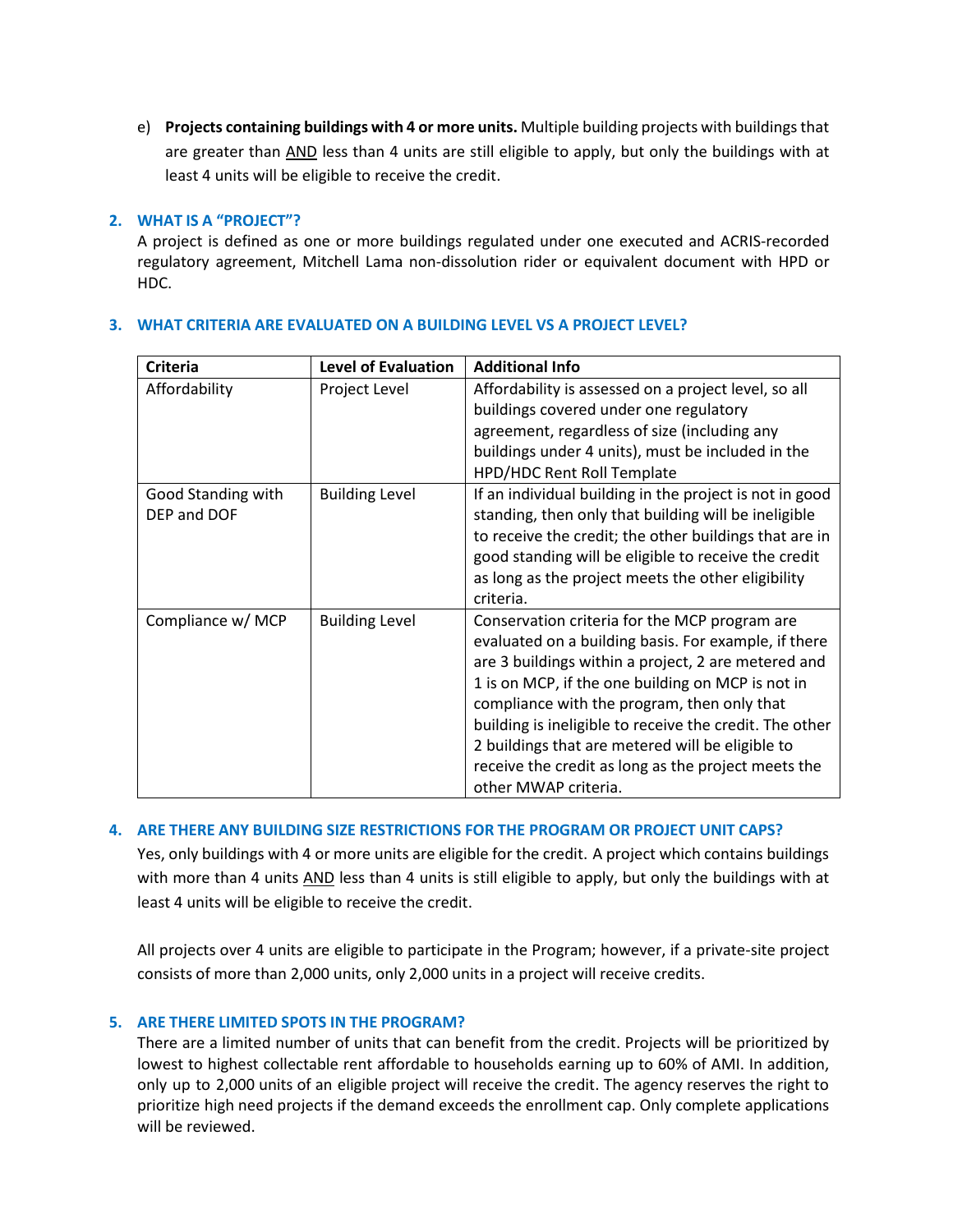#### **6. CAN A PROJECT EXTEND ITS REGULATORY AGREEMENT TO TAKE ADVANTAGE OF THE CREDIT?**

No, a project cannot extend its regulatory agreement during the 2021-2022 program cycle to take advantage of the credit.

#### **7. WHERE CAN I FIND MY RECORDED REGULATORY AGREEMENT?**

A digital copy of the project's regulatory agreement with the recording and endorsement page included must be uploaded to the application. All documents can be downloaded from the [Automated City Register Information System \(ACRIS\).](https://a836-acris.nyc.gov/DS/DocumentSearch/BBL) Buildings can search for their regulatory agreement by borough, block and lot (BBL) number.

A regulatory document must clearly state the date that it became effective and the period of the restriction. All buildings in each application should be covered by a single regulatory agreement. Buildings covered by a separate regulatory agreement should submit a separate application for that project.

# **8. WHY DO BUILDINGS NEED TO HAVE 15 YEARS REMAINING ON A REGULATORY AGREEMENT IN ORDER TO PARTICIPATE IN THE PROGRAM?**

As there are limited resources for this credit, priority is given to support the financial sustainability of buildings committed to the long-term affordability of the City's housing stock.

## **9. IS A PROJECT PARTICIPATING IN ONEOF HPD'S DIVISION OF PROPERTY DISPOSITION AND FINANCE LOAN PROGRAMS ELIGIBLE TO APPLY FOR THE CREDIT?**

Not until the project's ownership is transferred from Neighborhood Restore to the HDFC and an HPD and/or HDC regulatory agreement with the HDFC is executed and recorded, will the project be eligible to receive financing from the Program.

#### **10. HOW DO I KNOW WHETHER A BUILDING IS BILLED ON THE MCP RATE OR METERED BILLING?**

Your DEP bill will show this information. On the bottom of your bill next to "Rate" it will either say "Units billed on Multi-family conservation program fixed rate" which isthe MCP rate or "Basic Water and Sewer" which is metered billing. Please see the below example, provided by DEP.

Example of an MCP Rate Bill: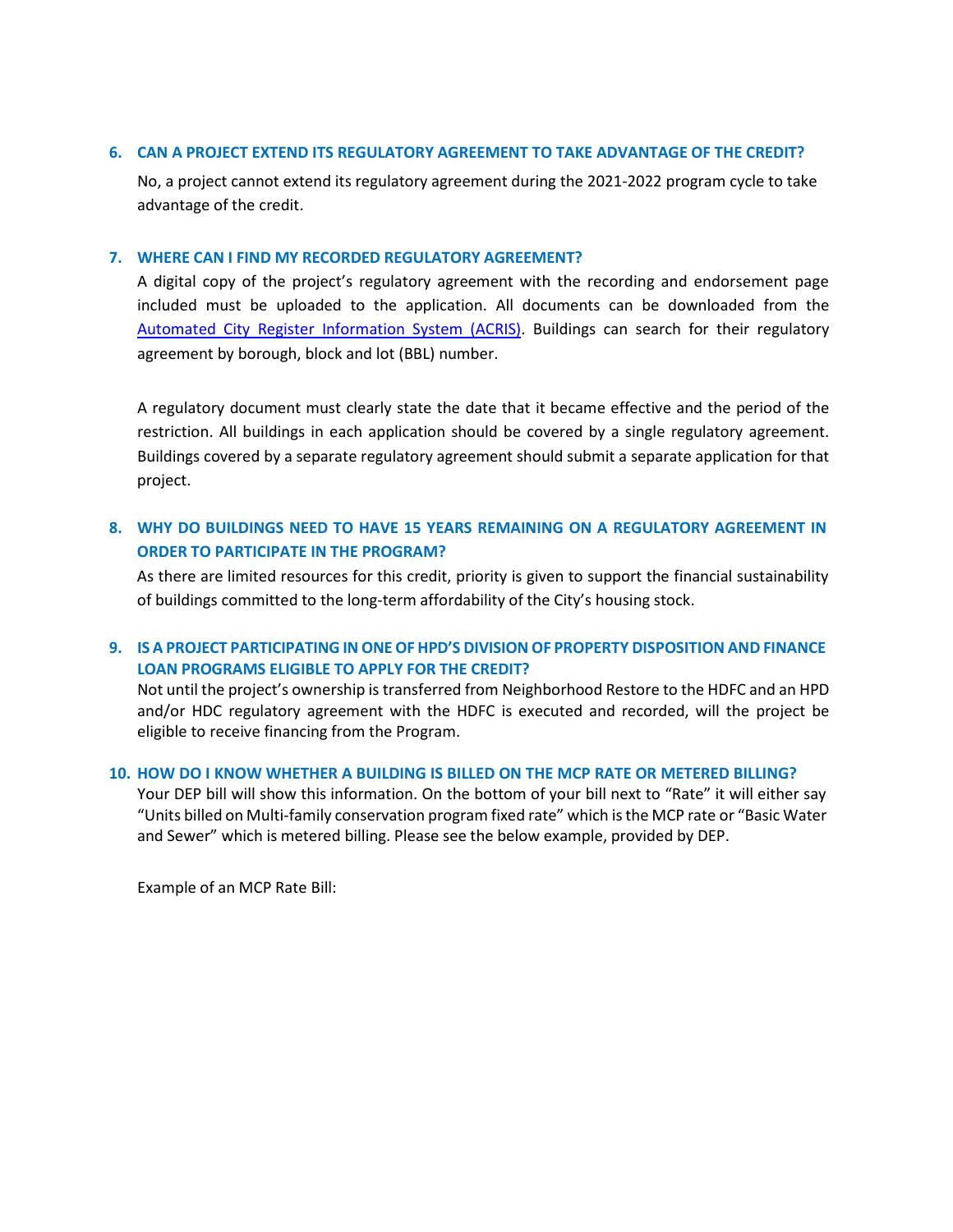|                                           | <b>ACCOUNT NUMBER</b>                                       | <b>BILL DATE</b>               | PAYMENT DUE BY            | AMOUNT DUE    | AMOUNT ENCLOSED                                                                                                                                                                                        |             |
|-------------------------------------------|-------------------------------------------------------------|--------------------------------|---------------------------|---------------|--------------------------------------------------------------------------------------------------------------------------------------------------------------------------------------------------------|-------------|
| <b>Environmental</b><br><b>Protection</b> |                                                             | Jul 1, 2015                    | Jul 31, 2015              | \$24,115.59   | \$                                                                                                                                                                                                     |             |
|                                           |                                                             |                                |                           |               | Check for name/address<br>change (See reverse side)                                                                                                                                                    |             |
|                                           | 011800014356200107012015000024115590                        |                                |                           |               | Make check payable to: NYC Water Board.<br>Please send payment in the<br>enclosed envelope to:                                                                                                         |             |
|                                           |                                                             |                                |                           | PO BOX 11863  | <b>NYC WATER BOARD</b>                                                                                                                                                                                 |             |
|                                           | D9 W 120 8000143562001                                      | R                              |                           |               | NEWARK, NJ 07101-8163                                                                                                                                                                                  |             |
|                                           |                                                             |                                |                           |               | <u>MadadadWaaalKalaalkWaaBadla</u> l                                                                                                                                                                   |             |
|                                           |                                                             |                                |                           |               |                                                                                                                                                                                                        |             |
| <b>ACCOUNT NUMBER</b>                     | <b>BILL DATE</b><br>Jul 1, 2015                             | PAYMENT DUE BY<br>Jul 31, 2015 | AMOUNT DUE<br>\$24,115.59 |               | PLEASE DETACH AND RETURN THIS PORTION WITH YOUR MAILED PAYMENT. PLEASE WRITE YOUR ACCOUNT NUMBER ON YOUR CHECK.<br>AFTER JUL 31, 2015 INTEREST CHARGES AT THE<br>RATE OF 0.75% PER MONTH ARE INCLUDED. |             |
| <b>BILLING INFORMATION</b>                |                                                             |                                |                           |               |                                                                                                                                                                                                        |             |
| Previous bill - May 24, 2014              |                                                             |                                |                           |               |                                                                                                                                                                                                        | \$23,420.01 |
| Payment Received - Jul 29, 2014           |                                                             |                                | Thank you                 |               |                                                                                                                                                                                                        | 23,420.01-  |
|                                           |                                                             |                                |                           | PRIOR BALANCE |                                                                                                                                                                                                        | 0.00        |
| <b>RATE:</b>                              | UNITS BILLED ON MULTIFAMILY CONSERVATION PROGRAM FIXED RATE |                                |                           |               |                                                                                                                                                                                                        |             |

Buildings billed on the MCP rate must meet all conservation requirements to continue to receive the flat-water rate and not be charged penalties. Projects billed on a metered rate are not required to meet these conservation criteria before receiving the credit.

#### **11. HOW CAN I VERIFY IF A BUILDING HAS MET THE MCP REQUIREMENTS?**

Buildings should check the "MCP Building Compliance" list on the Compliant Multifamily Conservation Program (MCP) Propertie[s webpage. B](https://www1.nyc.gov/site/dep/pay-my-bills/multi-family-conservation-program.page#%3A%7E%3Atext%3DThe%20program%20objective%20is%20to%2Cbe%20expelled%20from%20the%20program)uildings can look up their accounts by borough, block and lot or service address to see whether they are compliant with the conservation requirements. Properties that meet all MCP conservation requirements will be able to print an MCP conservation compliance letter.

If you believe your building was erroneously listed as noncompliant, contact DEP's customer service at (718) 595-7000.

#### **12. WHO CAN I CONTACT WITH ADDITIONAL QUESTIONS ABOUT PROGRAM ELIGIBILITY?**

**Multi-Family Conservation Program:** To see whether your building meets the Multi-Family Conservation Program criteria, visit the Compliant Multi-Family Conservation Program (MCP) Properties [webpage,](https://www1.nyc.gov/site/dep/pay-my-bills/multi-family-conservation-program.page#%3A%7E%3Atext%3DThe%20program%20objective%20is%20to%2Cbe%20expelled%20from%20the%20program) or for questions about how to comply with the MCP conservation criteria,please contact DEP directly at (718) 595-7000, [customerservice@dep.nyc.gov,](mailto:customerservice@dep.nyc.gov) or use the MCPCompliance Tool found [here.](https://www1.nyc.gov/site/dep/pay-my-bills/multi-family-conservation-program.page#%3A%7E%3Atext%3DThe%20program%20objective%20is%20to%2Cbe%20expelled%20from%20the%20program)

**HPD-Assisted Projects:** For existing buildings with an HPD Regulatory Agreement, Mitchell Lama non-dissolution rider or equivalent regulatory document, contact [AMwater@hpd.nyc.gov.](mailto:AMwater@hpd.nyc.gov)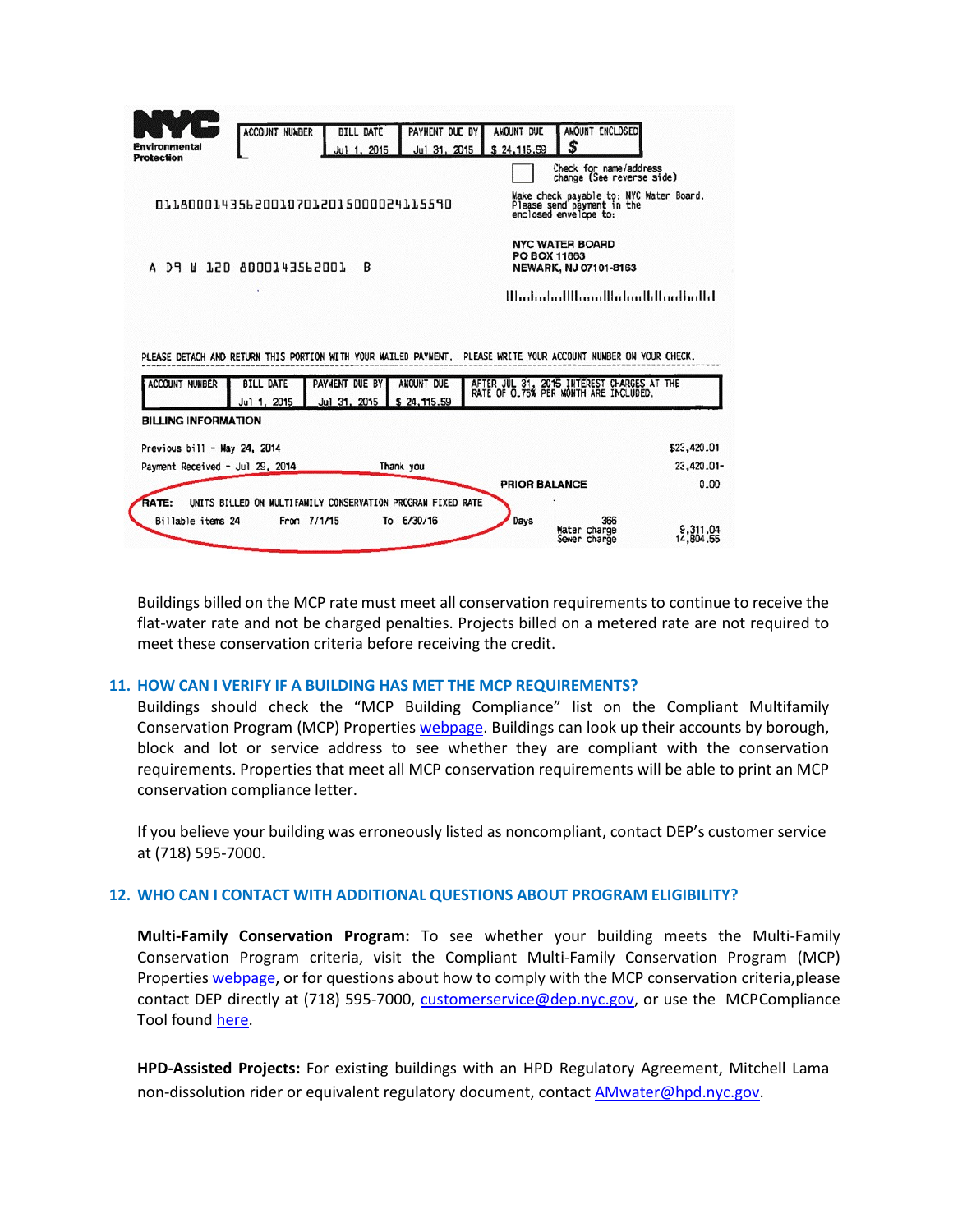**HDC-Assisted Projects:** For existing buildings with an HDC Regulatory Agreement, a joint HPD-HDC regulatory agreement or equivalent regulatory document, contact [AMwater@nychdc.com.](mailto:AMwater@nychdc.com)

### **APPLICATION SUBMISSION**

#### **13. HOW DO I APPLY?**

Complete an online application available on either the HP[D website](https://www1.nyc.gov/site/hpd/services-and-information/multifamily-water-assistance-program.page) and the HDC [website.](http://nychdc.com/Multifamily-Water-Assistance-Program) 

#### **14. ARE THERE SEPARATE APPLICATIONS FOR HPD AND HDC PROJECTS?**

The same application applies for both HPD- and HDC-funded projects. Upon receipt, applications will be sorted either to HPD or HDC, depending on whether you have an HPD, HDC or Joint HPD/HDC Regulatory Agreement on the project.

In the "Rents and Regulatory Agreement" section, the first question asks you to select the "Type of Regulatory Document". Here is how to determine if your project has an HPD, HDC, or Joint HPD/HDC RegulatoryDocument:

- **HPD Regulatory Document:** Your project has an executed and ACRIS-recorded Regulatory Agreement, Mitchell Lama Non-Dissolution Rider (appended to your mortgage) or equivalent regulatory document with HPD.
- **HDC Regulatory Document:** Your project has an executed and ACRIS-recorded Regulatory Agreement or equivalent regulatory document with HDC.
- **Joint HPD and HDC Regulatory Document**: Your project has an executed and ACRIS-recorded Regulatory Agreement or equivalent regulatory document with both HPD and HDC.

#### **15. WHO CAN COMPLETE THE APPLICATION?**

For rentals and Mitchell Lamas (both coops and rentals), an owner, property manager, owner's representative or a staff member of the ownership entity can digitally sign the application. For HDFC Coops, either a board member, property manager, owner's representative can digitally sign.

#### **16. HOW DO I COMPLETE THE APPLICATION?**

The following instructions should be followed when completing the form and submitting the supplemental documents:

#### **Completing the Form:**

- **1. Single-Building Projects**: Only one (1) application needs to be submitted for the single building covered under the regulatory agreement.
- **2. Multiple-Building Projects:** Separate applications must be completed for each building covered under the regulatory agreement that is 4 units or greater. **However**, you only need to upload the HPD and/or HDC Regulatory Agreement, HPD/HDC Rent Roll Template and DOF bills with the first building application for the project. Once the initial application is submitted, you will be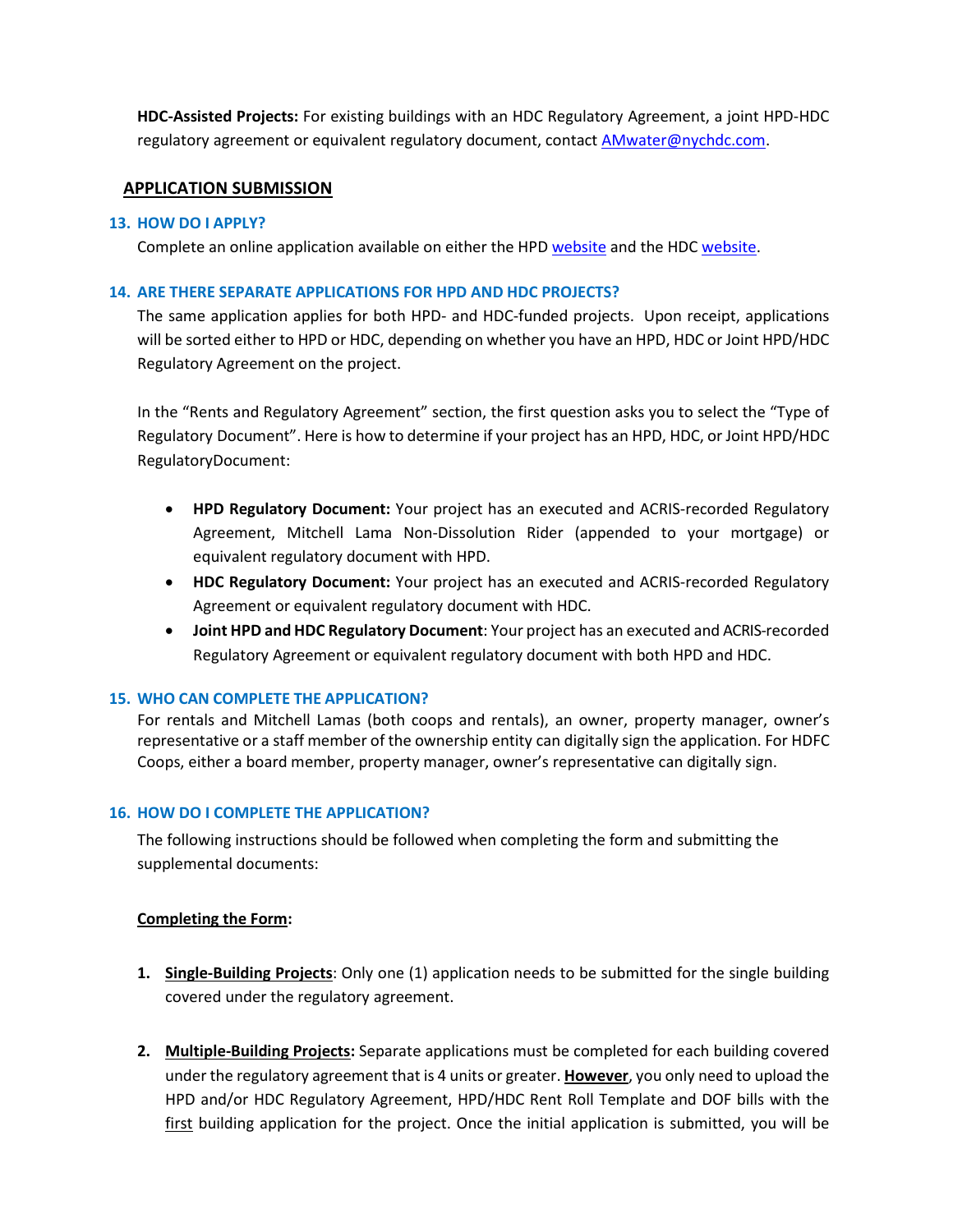prompted to complete the form again.

Multiple building projects that contain buildings with less than 4 units must be included in the rent roll, as affordability is assessed on a project level, but a separate application for them should not be created.

# **Supplemental Documents:**

| Supplemental            | <b>Checklist to Ensure Document Completeness</b>                                                                                                                                  |  |  |  |  |
|-------------------------|-----------------------------------------------------------------------------------------------------------------------------------------------------------------------------------|--|--|--|--|
| <b>Documents</b>        |                                                                                                                                                                                   |  |  |  |  |
| <b>Rent Roll</b>        | $\Box$ Completed HPD/HDC Rent Roll Template (Proprietary rent rolls will not be<br>accepted)                                                                                      |  |  |  |  |
|                         | Rent roll reflects the most up-to-date rents as of November 18 <sup>th</sup> , 2021<br>✓<br>or the date of application submission, whichever is later                             |  |  |  |  |
|                         | $\checkmark$ Actual project rents include any rental assistance for that unit                                                                                                     |  |  |  |  |
|                         | $\checkmark$ Vacant units in the rent roll template are included, but the actual rent<br>should not be included                                                                   |  |  |  |  |
|                         | $\checkmark$ Projects with buildings under 4 units are included in the rent roll, as<br>affordability is assessed on a project level                                              |  |  |  |  |
|                         | The tenant share of the rent is included for units with rental subsidies<br>$\checkmark$                                                                                          |  |  |  |  |
| Regulatory<br>Agreement | $\Box$ Regulatory agreement with the ACRIS recording and endorsement page<br>$\checkmark$ A minimum of 15 years from November 18 <sup>th</sup> , 2021 or the date of the          |  |  |  |  |
|                         | contract execution, whichever is later, of the regulatory period must be<br>remaining.                                                                                            |  |  |  |  |
|                         | Regulatory period end dates tied solely to the repayment of an<br>$\circ$<br>HPD and/or HDC loan will not be eligible, as the regulatory<br>agreement will end once it is repaid. |  |  |  |  |
|                         | $\Box$ Projects Where the Regulatory Period End Date is Tied to the End Date of the<br>Tax Benefit Only: Certificate of Eligibility                                               |  |  |  |  |
|                         | $\Box$ Mitchell Lama Projects Only: Mortgage Note must be included in the                                                                                                         |  |  |  |  |
|                         | submission if they Mitchell Lama has a Non-Dissolution Rider attached to the                                                                                                      |  |  |  |  |
|                         | mortgage in order to confirm the end date of the regulatory term.                                                                                                                 |  |  |  |  |
| <b>DOF Bills</b>        | $\Box$ DOF bill with a balance of "\$0.00" in the "Outstanding Charges" section on                                                                                                |  |  |  |  |
|                         | the first page of the bill:                                                                                                                                                       |  |  |  |  |
|                         |                                                                                                                                                                                   |  |  |  |  |